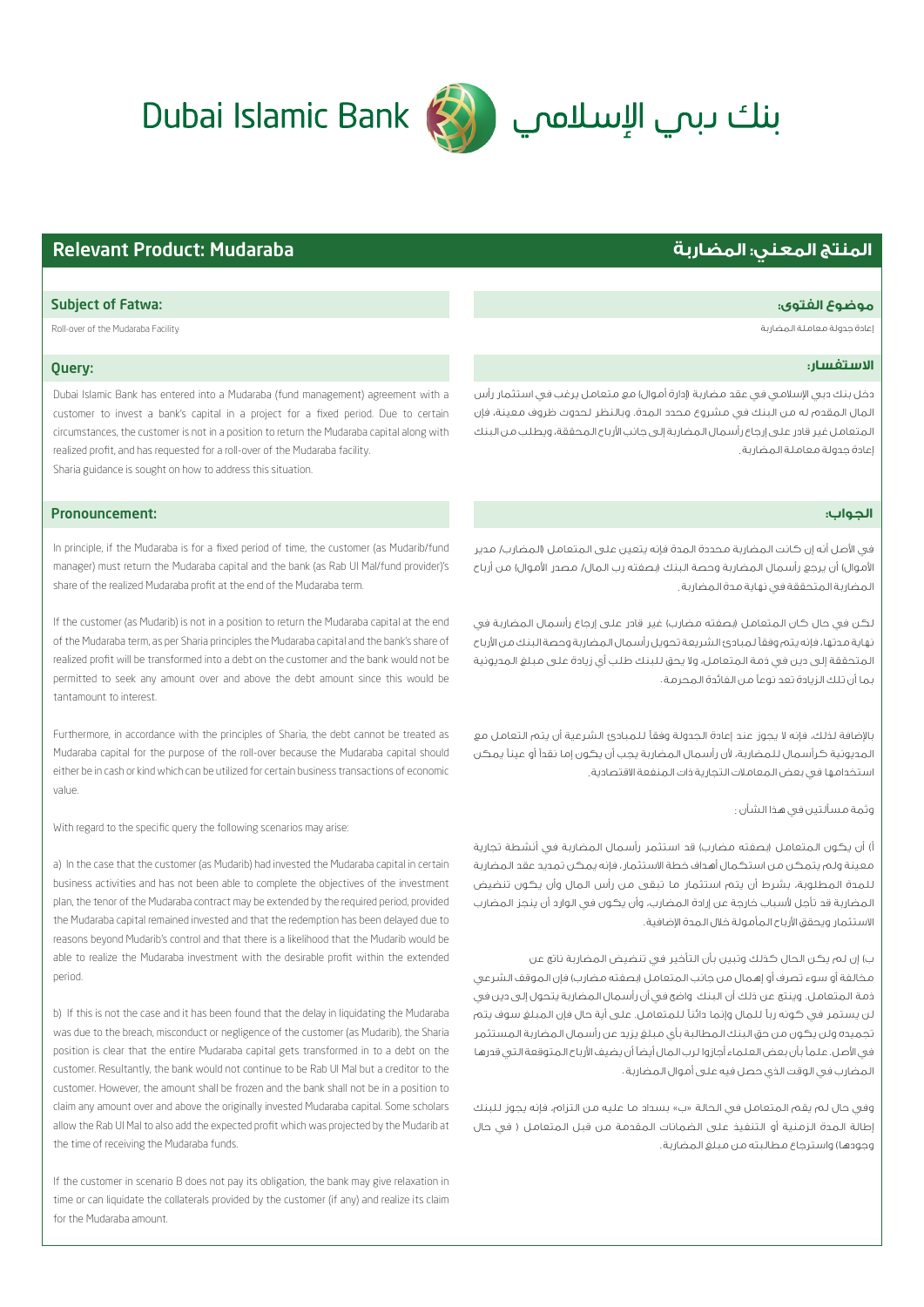# Dubai Islamic Bank (الإسلامي Dubai Islamic Bank

### Subject of Fatwa: **:الفتوى موضوع**

ارجاع الجزئي لرأسمال المضاربة Capital Mudaraba of Return Partial

#### Query:

A general trading company had availed a Mudaraba facility for a Mudaraba term period of three years from Dubai Islamic Bank. The purpose of the facility was to finance the expansion plan of the company. As per the terms of the Mudaraba agreement, executed between the company (as Mudarib) and the bank (as Rab-ul-Maal), the company was required to liquidate the Mudaraba at the end of the Mudaraba term period and return the Mudaraba capital (then intact) and the pre-agreed percentage of the Mudaraba profit (if any) to the bank.

However, the company approached the bank in the middle of the agreed Mudaraba term period seeking possibility to return part of the Mudaraba capital invested by the bank under the Mudaraba agreement. From a commercial perspective the bank has no objection in accepting the company's request provided there are no Shariah issues. Shariah guidance is sought in this regard.

### Pronouncement:

In principal, it is permissible for Dubai Islamic Bank (as Rab-ul-Maal) that has invested the Mudaraba capital in a business project under a Mudaraba agreement to allow for partial return (to the extent intact) of the Mudaraba capital during the Mudaraba term period.

The parties to the Mudaraba agreement may agree on the basis of the partial return (to the extent intact) of the Mudaraba capital either in the Mudaraba agreement or may mutually agree on the same at any time during the Mudaraba term period if such arrangement has not been covered in the relevant Mudaraba agreement. However, before return of the Mudaraba capital it is necessary to determine whether or not the Mudaraba capital is still intact. This step is required from a Shariah perspective since the Mudaraba capital invested by the bank through Mudaraba is not in the nature of a fixed receivable loan. The nature of the Mudaraba capital is that of an investment, which is subject to increase in case of profitability or decrease in case of loss.

The determination of the Mudaraba capital either with respect to the partial return (to the extent intact) during the Mudaraba term period or the total return (to the extent intact) at the end of the Mudaraba term period is achieved through liquidation of the entire subject project either on a constructive or actual basis.

In case of partial return during the Mudaraba term period, if upon the determination (for example by constructive liquidation) the Mudaraba capital is still intact then the company may be required to return part of the agreed Mudaraba capital along with the entire profit entitlement of the bank on the date of such determination. The balance of the Mudaraba capital may then be re-invested by the company on Mudaraba basis for the rest of the Mudaraba term period.

If upon the determination (for example by constructive liquidation) the Mudaraba capital has occasioned a loss due to market considerations without the negligence or misconduct of the company then the extent of the loss is to be borne by the bank and the Mudaraba capital will decrease accordingly. In such a situation, the basis for determination either for partial return (during the Mudaraba term period) or the total return (at the end of the Mudaraba term period) will be the actual remaining Mudaraba capital and not the original Mudaraba capital, which was invested at the time of creating the Mudaraba partial liquidation will be applied on the current Mudaraba capital amount and not the original Mudaraba capital amount.

## **المنتج المعني: المضاربة** Mudaraba :Product Relevant

#### **الاستفسار:**

حصلت شركة تعمل في التجارة العامة على تسهيلات مضاربة مدتها ثلاثة سنوات من بنك دبي اسلامي. والغرض من التسهيلات هو تمويل الخطة التوسعية للشركة. ووفق¦ لشروط اتفاقية المضاربة الموقعة بين الشركة (بصفتها مضارب) والبنك (بصفته رب¦ للمال) فإن على الشركة القيام بتنضيض المضاربة في نهاية مدة المضاربة وإرجاع رأس المال (في حدود سلامة رأس المال) والنسبة المتفق عليها مسبق¦ من أرباح المضاربة (في حال وجودها) لى البنك .

إلا أن الشركة تقدمت إلى البنك في منتصف مدة المضاربة المتفق عليها مستفسرة عن إمكانية إرجاع جزء من رأسمال المضاربة الذي استثمره البنك بموجب اتفاقية المضاربة. مع العلم بأنه ليس لدى البنك مانع من المنظور التجاري أن يقبل طلب الشركة طالما لم يكن هنالك مخالفات شرعية .

وقد تم طلب الراي الشرعي في هذا الشان.

### **الجواب:ز**

لا مانع من حيث المبدأ أن يقوم بنك دبي اسلامي (بصفته رب¦ للمال) والذي استثمر رأسمال المضاربة في مشروع تجاري بموجب اتفاقية المضاربة بالسماح بإرجاع جزئي لرأسمال لمضاربة (في حدود سلامة راس المال) خلال مدة المضاربة .

.<br>ويمكن لأطراف اتفاقية المضاربة الاتفاق على أسس الإرجاع الجزئى لرأسمال المضاربة (في حدود سلامة رأس المال) وذلك إما من خلال اتفاقية المضاربة أو من خلال الاتفاق الثنائي على ذلك في أي وقت خلال مدة المضاربة، إن لم يكن هذا امر منصوص¦ عليه في اتفاقية لمضاربة المعنية. لكن على اية حال فإنه من الضروري قبل إرجاع راسمال المضاربة ان يتم،<br>. التثبت فيما إذا كان رأسمال المضاربة سليم¦ أم لا. وهذه الخطوة ضرورية من المنظور الشرعي بما أن رأسمال المضاربة الذي استثمره البنك عن طريق معاملة المضاربة لا يشبه في طبيعته طبيعة دين القرض الثابت، فطبيعة رأسمال المضاربة إنما هي طبيعة ستثمارية، وهي معرضة للزيادة في حال الربحية او الانخفاض في حالة الخسارة .

ويتم تحديد مصير رأسمال المضاربة إما من حيث الإرجاع الجزئي (في حدود سلامة رأس المال) خلال مدة معاملة المضاربة أو ارجاع الكامل (في حدود سلامة رأس المال) في نهاية عدة المضاربة من خلال تنضيض كامل للمشروع إما بشكل حكمي أو حقيقي .

ففي حالة الإرجاع الجزئي خلال مدة المضاربة، إن تم تحديد مصير رأسمال المضاربة (مثلا من خلال التنضيض الحكمي) بأنه لم يحصل عليه تغيير ، فإنه قد يتعين على الشركة أن تردّ جزءاً من رأسمال المضاربة المتفق عليه إلى جانب ما يستحقه البنك من كامل ارباح في تاريخ تحديد المصير. أما ما يتبقى من رصيد رأسمال المضاربة فإنه يمكن عندها إعادة استثماره من قبل الشركة عن طريق المضاربة لما تبقى من مدة المضاربة .

ما إن تحدد مصير رأس المال (مثلا من خلال التنضيض الحكمى) بأنه قد حصلت خسارة نتيجة أوضاع السوق، دون حصول إهمال أو سوء استخدام من الشركة، فإن البنك يتحمل مقدار الخسارة ويتم تخفيض رأسمال المضاربة وفق¦ لتلك الخسارة. وفي هذه الحالة فإن تحديد مصير رأس المال من حيث الإرجاع الجزئي (خلال مدة معاملة المضاربة) أو الإرجاع الكلي (في نهاية مدة المضاربة) سوف يكون بالمقدار الفعلي لما تبقى من رأسمال المضاربة وليس رأسمال المضاربة اصلي الذي تم استثماره في تاريخ إنشاء معاملة المضاربة. وبالتالي فإن التنضيض الجزئي للمضاربة سوف يتم تطبيقه على مبلغ رأسمال المضاربة الحالي وليس عبلغ راسمال المضاربة الأصلي .